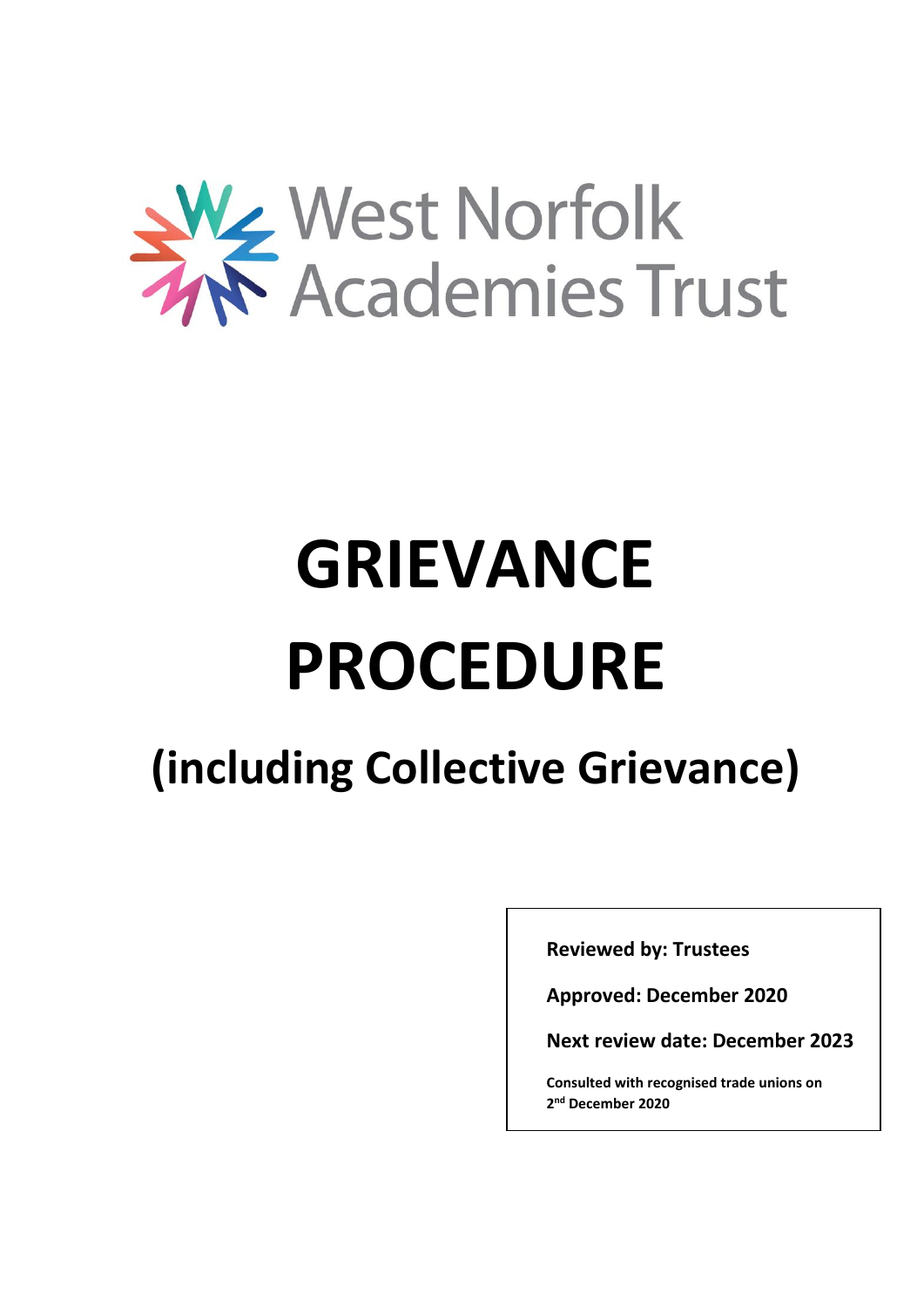#### **Contents**

|                                                          | <b>Terms of Reference</b>         |         |  |
|----------------------------------------------------------|-----------------------------------|---------|--|
|                                                          | <b>General Principles</b>         | $1 - 2$ |  |
| 3                                                        | Stages of the Grievance Procedure | $3 - 4$ |  |
| Appendix A - 'Employee's Notification of Grievance' Form |                                   |         |  |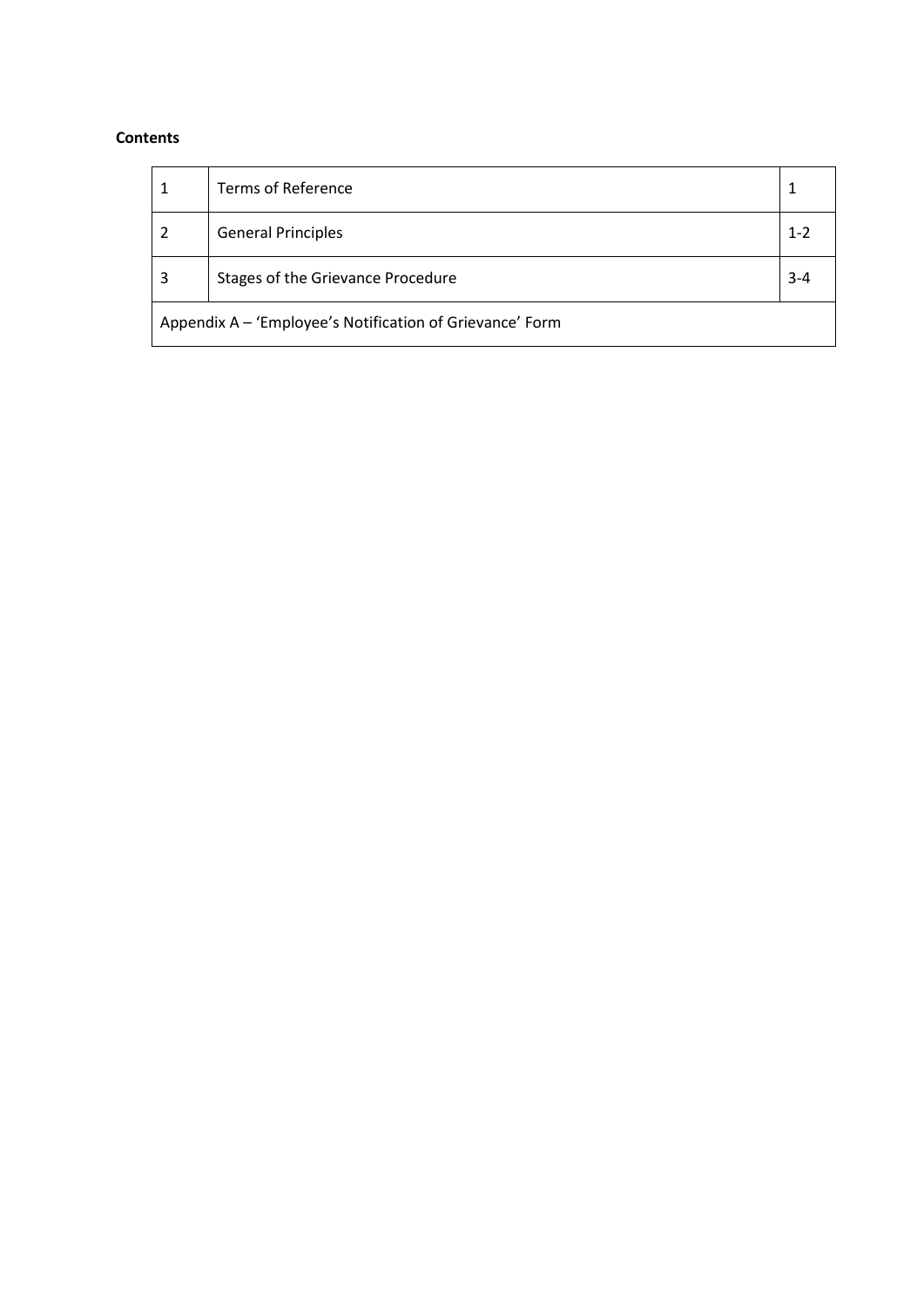#### **1. Terms of Reference**

**1.1** This policy applies to all employees of the West Norfolk Academies Trust.

#### **1.2 Definitions:**

- "Executive Headteacher" also refers to any other title used to identify the Executive Headteacher, where appropriate, or other senior manager delegated to deal with the matter by the Executive Headteacher.
- "Headteacher/Senior Manager" refers, where appropriate, to any other title used to identify the Headteacher/Senior Manager.
- "Line Manager" refers to the person delegated to manage the employee. This may be a Senior Manager other than the direct Line Manager.
- "Employee" refers to any employee, teaching and support, employed to work at the School/Trust
- "Companion" refers to a person chosen by the employee to accompany him/her at a formal meeting, who shall be a trade union representative or a workplace colleague. A companion is entitled to speak to the employee during any meeting, and confer privately, but may not answer questions on the employee's behalf.
- "WNAT" refers to the West Norfolk Academies Trust.

#### **2. General Principles**

- **2.1** There are a number of issues that can cause grievances at work and these may include working conditions, application or non-application of policies and procedures, environment, relationships with management or colleagues, duties and responsibilities, or work volume. Grievances may relate to discrimination, harassment, bullying or victimisation. The aim of this procedure is to enable any employee to have their grievance heard and to seek redress as appropriate. The intention is that grievances should be settled quickly and fairly and should be first dealt with as close to the source as possible.
- **2.2** Where two or more colleagues have identical grievances and want to raise the matter together under the same grievance procedure then the matter will be dealt with as a collective grievance. Colleagues raising a collective grievance must agree (without any pressure being exerted on employees to join the collective process) to engage in one process. Participating colleagues will only be entitled to one meeting at stages 1 and 2 of the procedure and one appeal, if applicable. If all colleagues do not voluntarily agree to this arrangement, or if the grievances are not identical, then the grievances will be dealt with on an individual basis.
- **2.3** Where the grievance relates to a matter covered by another procedure, for example pay, probation or whistleblowing, then the matter will be dealt with in accordance with the relevant procedure. This grievance procedure may not be used to complain about dismissal or disciplinary action. An employee who is dissatisfied with any formal warning should submit an appeal under the appropriate procedure. Issues that are the subject of collective negotiation will not be considered under the grievance procedure.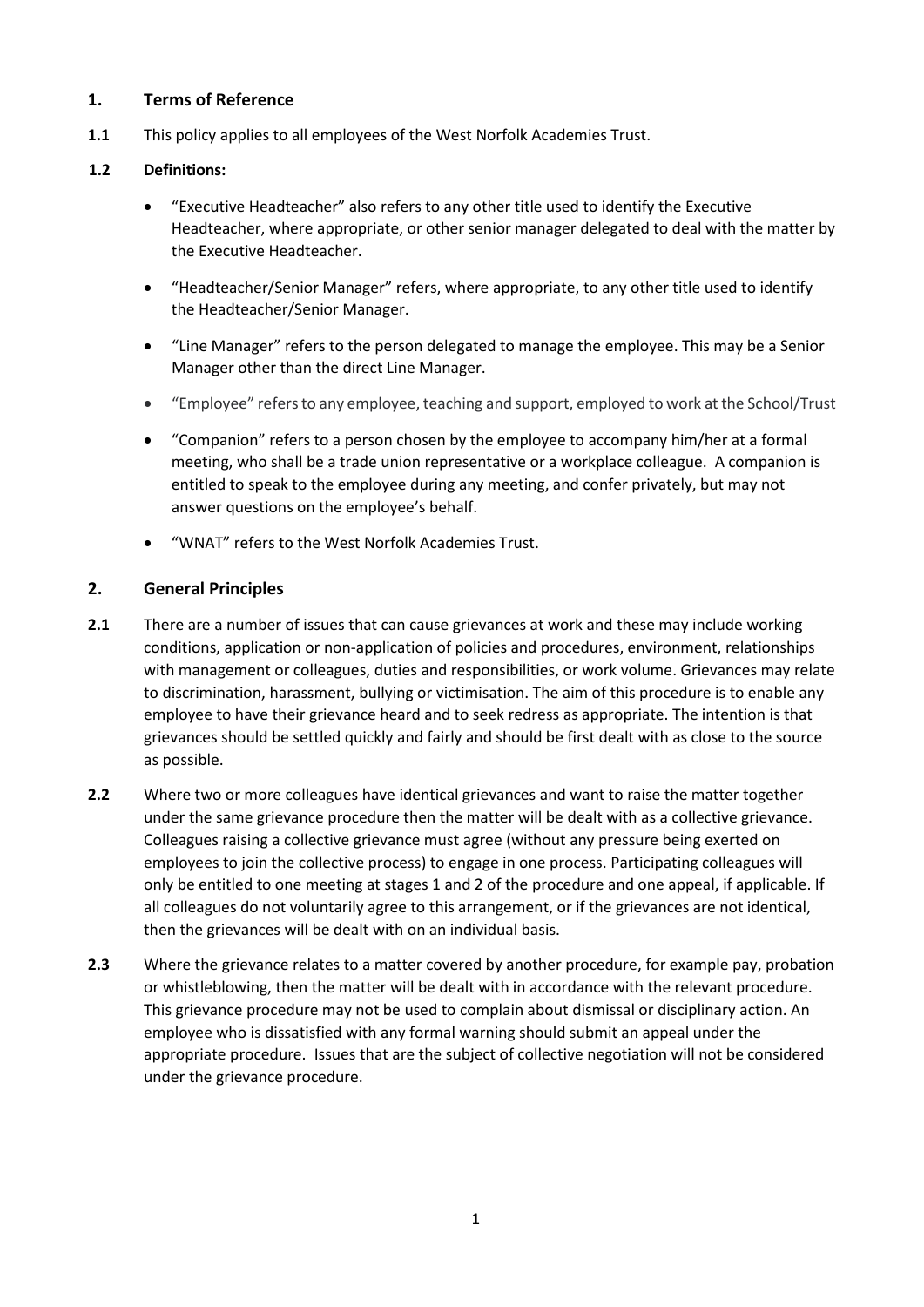- **2.4** Where an employee raises a grievance during any existing process or procedure, that process may be temporarily suspended in order to deal with the grievance. However, where the grievance and the existing process are related, it may be appropriate to deal with both issues concurrently. The Executive Headteacher has the discretion to decide which option is appropriate, in all circumstances.
- **2.5** The procedure applies to all employees, including the Executive Headteacher, members of the leadership team, full and part-time, permanent and temporary employees. If it is the Executive Headteacher who has a grievance then the Chair of Trustees is the person to whom the Executive Headteacher refers to as their immediate line manager at stage 2. If the Executive Headteacher's grievance is not resolved at that stage, the matter should be referred to stage 3. If individual Trustees are the subject of the grievance, such person/s shall not sit with the Appeal Committee but may attend the Trustees' Appeal Meeting to present their case.
- **2.6** This procedure does not form part of any employee's contract of employment and it may be amended at any time.
- **2.7** An employee who is a member of a trade union may consult that trade union's representative before invoking the grievance procedure, but the employee should normally raise the problem personally with the immediate line manager before involving their trade union representative. Where a collective grievance is raised and all participants are members of the same trade union, the union representative can raise the grievance on their members' behalf should they all be in agreement. Where there are different unions representing each participant, they must nominate one union representative if, they cannot agree it must be dealt with as individual grievances.
- **2.8** Those responsible for dealing with employees' grievances will treat them seriously and attempt to resolve them as quickly as possible. There should be no attempt to block an employee's wish to raise the grievance at a higher level.
- **2.9** Employees should recognise that an investigation may be necessary which may delay the process beyond normal time limits.
- **2.10** At any stage of the procedure the Executive Headteacher and/or Trustees may refer to an adviser external to the school/Trust for guidance to bring about a resolution of the grievance acceptable to both sides outside the formal procedure. Such conciliation is without prejudice to the position of both parties in the procedure.
- **2.11** The Executive Headteacher and/or senior managers and/or Trustees may wish to take advice from the Trust's HR provider before considering a grievance.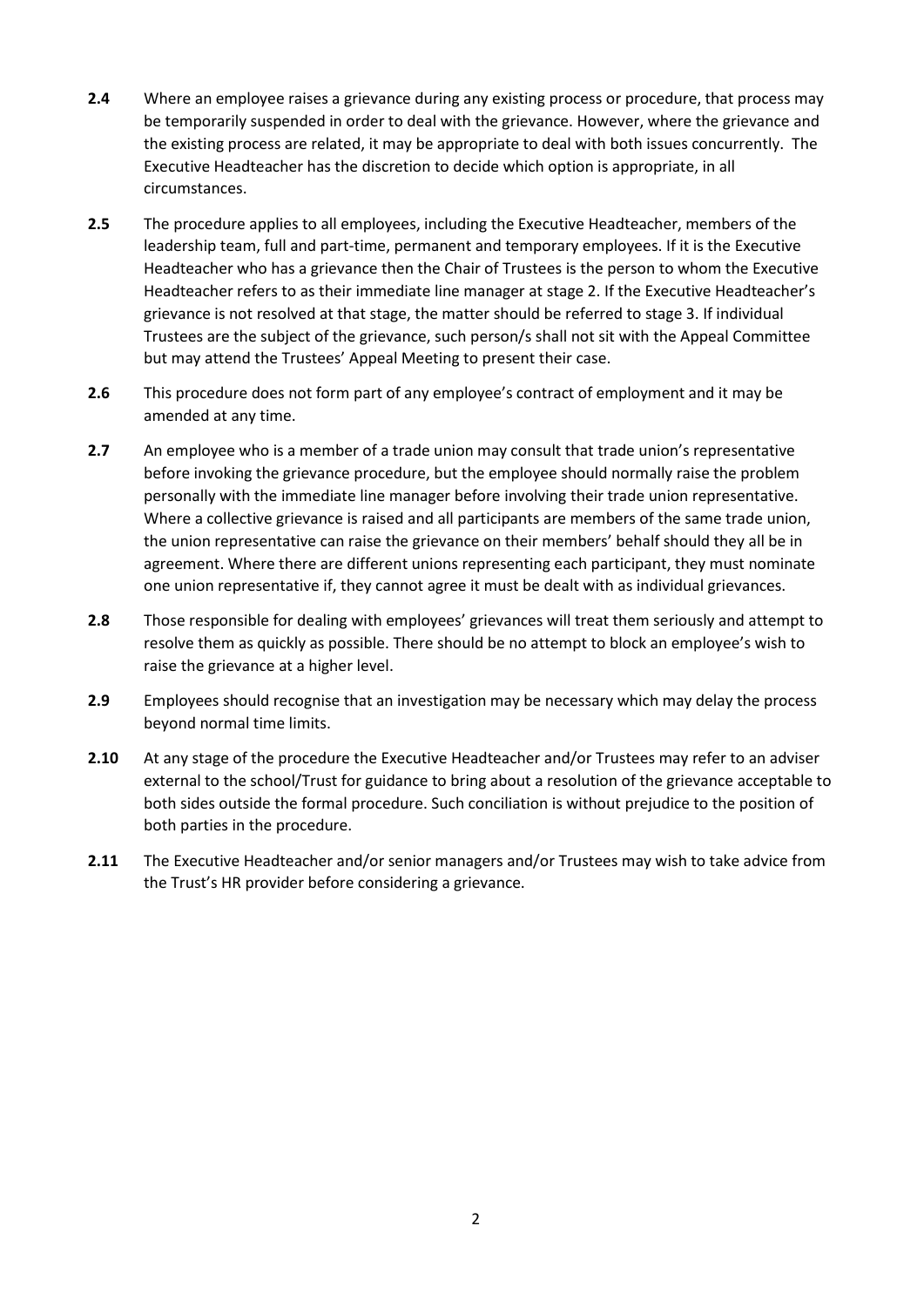#### **3. Stages of the Grievance Procedure**

#### **3.1 Stage 1: Raising Grievances Informally**

- **3.1.1** Most grievances can be resolved quickly and informally through discussion. If an employee feels unable to speak to the person causing the grievance, then the employee should speak informally to their immediate line manager. If this does not resolve the issue, the employee should follow the formal procedure below.
- **3.1.2** If the employee's grievance is against the line manager personally, the grievance may be referred directly to Stage 2 but it would normally be reasonable to inform the line manager of this intention.

#### **3.2 Stage 2: Formal Grievances**

- **3.2.1** If the employee is not satisfied that their concerns have been addressed informally, the employee should submit the grievance in writing, indicating that it is a formal grievance, to the Executive Headteacher. The Employee should use the 'Notification of Grievance Form' (Appendix A) to state the grounds of their grievance and the remedy that is being sought. For collective grievances only one 'Notification of Grievance Form' should be filled out and agreed/signed by participating employees.**3.2.2** The Executive Headteacher, or nominated member of the Senior Leadership Team, will normally meet the employee to hear the grievance and reply as soon as possible, normally within 10 working days, even if it is only an interim reply pending further investigation. The Executive Headteacher, or nominated member of the Senior Leadership Team, may be accompanied by another employee, or the school's HR Adviser.
- **3.2.3** An employee may bring a Companion (see terms of reference) to any formal grievance meeting or appeal meeting under this Stage 2. An employee must tell the person holding the meeting who their chosen Companion is, in good time, before the meeting.
- **3.2.4** At any grievance meeting or appeal meeting, an employee's Companion may make representations and ask questions, but should not answer questions on the employee's behalf.
- **3.2.5** If an employee's chosen Companion is unavailable at the time a meeting is scheduled and will not be available for more than five working days afterwards, the employee will normally be required to find an alternative Companion.
- **3.2.6** It may be necessary to carry out an investigation into the grievance. The amount of any investigation required will depend on the nature of the complaints and will vary from case to case. It may involve interviewing and taking statements from the employee, any witnesses, and/or reviewing relevant documents.
- **3.2.7** The employee must co-operate fully and promptly in any investigation. This may include informing those handling the investigation of the names of any relevant witnesses, disclosing any relevant documents and attending interviews.
- **3.2.8** An investigation may be started before a grievance meeting is held where this is considered appropriate. In other cases a grievance meeting may be held before deciding what investigation (if any) to carry out. If appropriate and/or necessary, in those cases a further grievance meeting may be held with the employee after the investigation and before a decision is reached.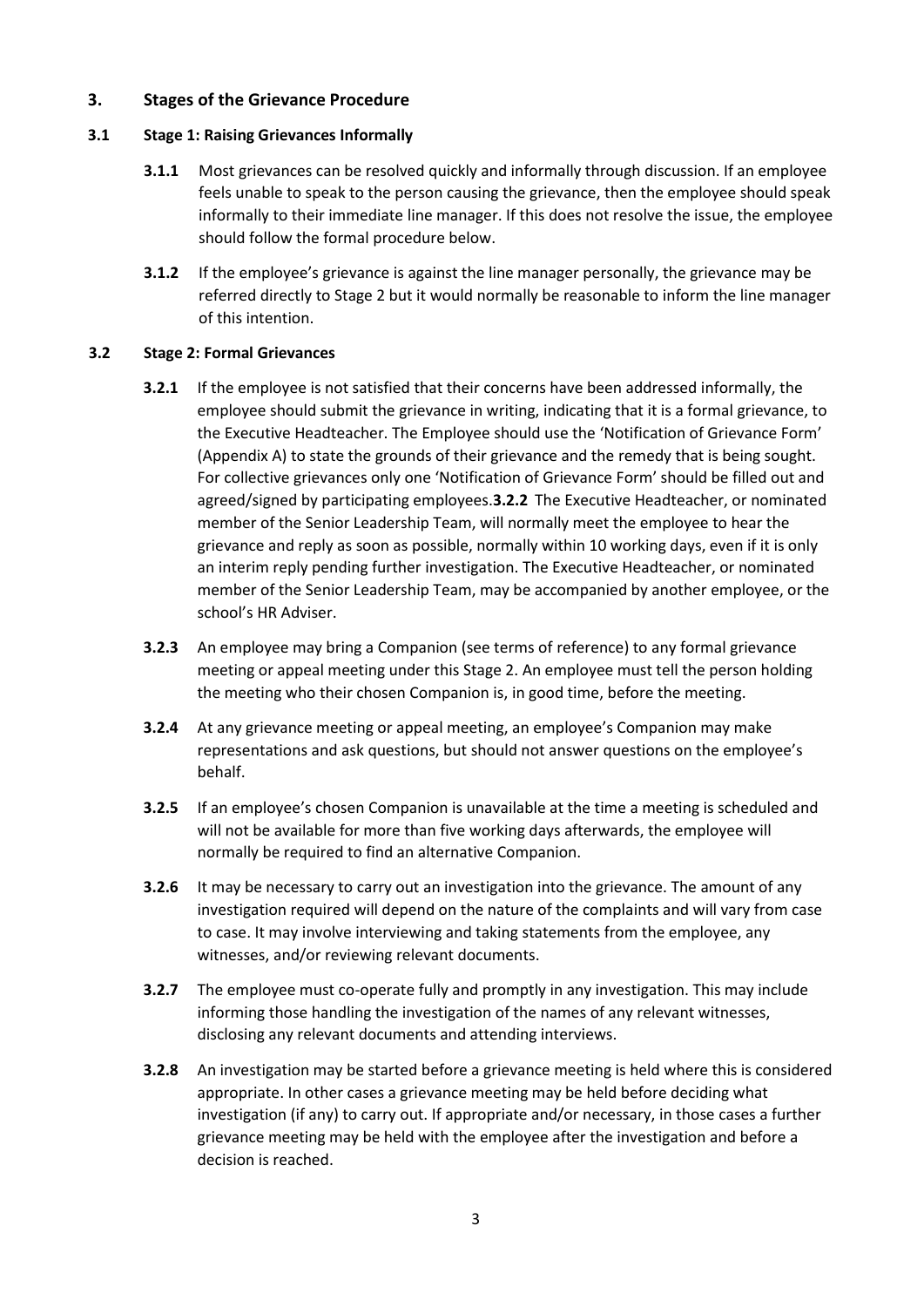- **3.2.9** The Executive Headteacher will write to the employee, following the grievance meeting, to inform the employee of the outcome of the grievance and any further action that will be taken to resolve it.
- **3.2.10** If the employee raising the grievance is not satisfied with the outcome then the employee may appeal in accordance with Stage 3 below.

#### **3.3 Stage 3: Grievance Appeal**

- **3.3.1** If the grievance has not been resolved to the employee's satisfaction they may appeal in writing, to the Executive Headteacher where their grievance was heard by a Headteacher, or to the Clerk of Trustees, where their grievance was heard by the Executive Headteacher or Chair of Trustees, setting out the grounds of their appeal. This should be within 5 working days of receiving the written confirmation of the original decision. The employee must detail how they consider the grievance procedure has not been correctly applied, and/or how the outcome was not reasonable or proportionate.
- **3.3.2** The appeal will be heard as soon as possible after receipt of the appeal letter, by the Executive Headteacher where the original appeal was heard by a Headteacher, or an Appeal Committee of one or more Trustees where their grievance was heard by the Executive Headteacher or Chair of Trustees.
- **3.3.3** The Appeal Committee may have an HR adviser attend the meeting who may also be involved in its private deliberations. The HR adviser, who should not have had any previous involvement in dealing with the grievance, shall not have a vote in the decision of the Appeal Committee.
- **3.3.4** The Appeal Committee will confirm its final decision in writing, as soon as reasonably possible after the appeal meeting. This is the end of the procedure and there is no further right of appeal.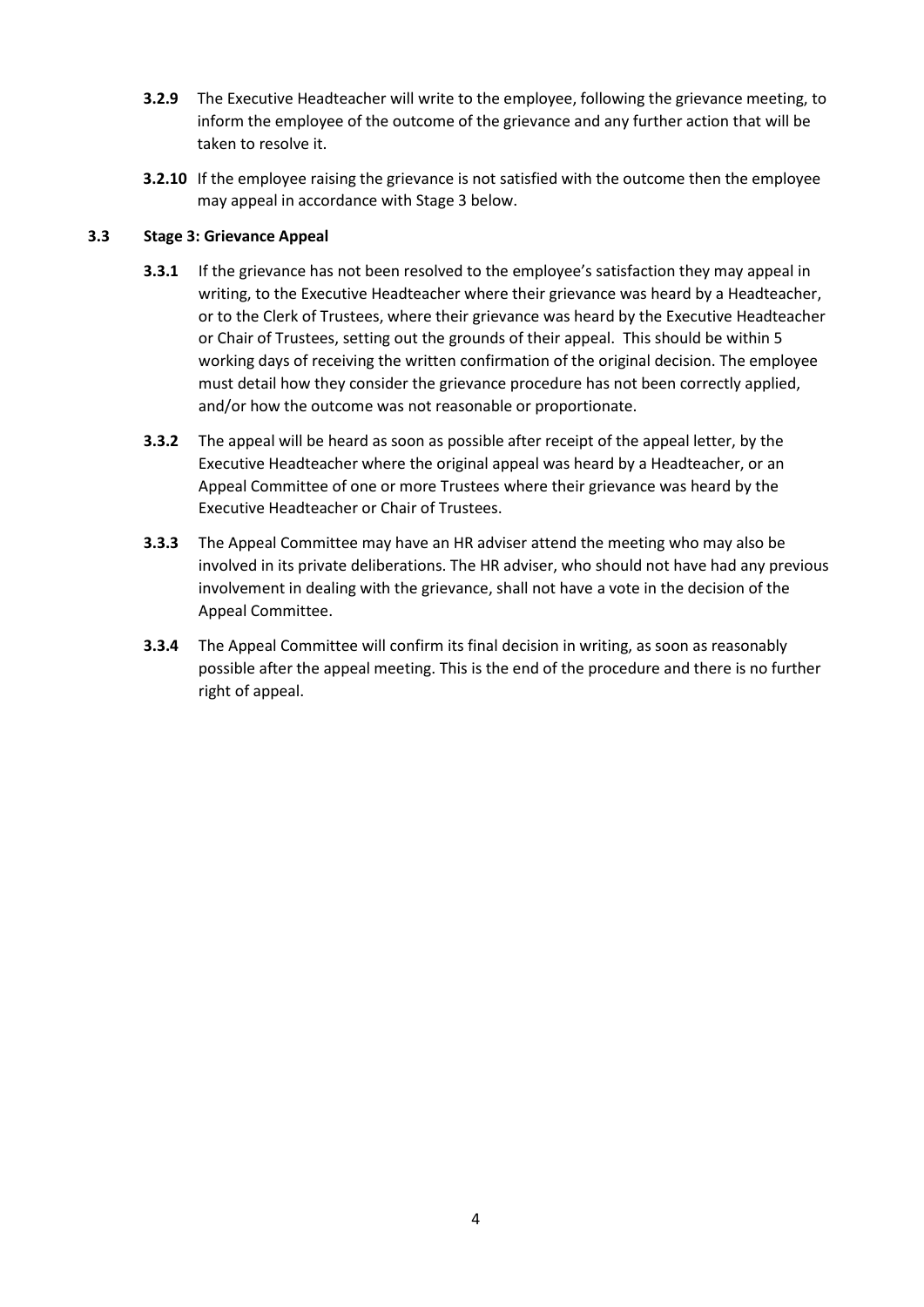### **Appendix A**

#### **Employee's Notification of Grievance**

This form should be used to submit a grievance in accordance with Stage 2 of the formal Grievance Procedure, adopted by West Norfolk Academies Trust.

Send the completed Employee's Notification of Grievance Form (Appendix A) to the Executive Headteacher. If your grievance relates to the Executive Headteacher, or you are the Executive Headteacher, then send it to the Chair of Trustees (or other Trustees if the grievance is against the Chair).

You are advised to keep a copy. Please be aware that the information will, in normal circumstances, be shared with any person/s complained about.

| Name/s       |                                                                                                                                                                      |
|--------------|----------------------------------------------------------------------------------------------------------------------------------------------------------------------|
| Post/s held: |                                                                                                                                                                      |
|              | The nature of your grievance. Please include all relevant facts, dates and names of people<br>involved and any witnesses. (continue on a separate page if necessary) |
|              |                                                                                                                                                                      |
|              |                                                                                                                                                                      |
|              |                                                                                                                                                                      |
|              |                                                                                                                                                                      |
|              |                                                                                                                                                                      |
| of events?   | When did you first raise your grievance, and with whom? Is this a one-off issue or part of a chain                                                                   |
|              |                                                                                                                                                                      |
|              |                                                                                                                                                                      |
|              |                                                                                                                                                                      |
|              |                                                                                                                                                                      |
|              |                                                                                                                                                                      |